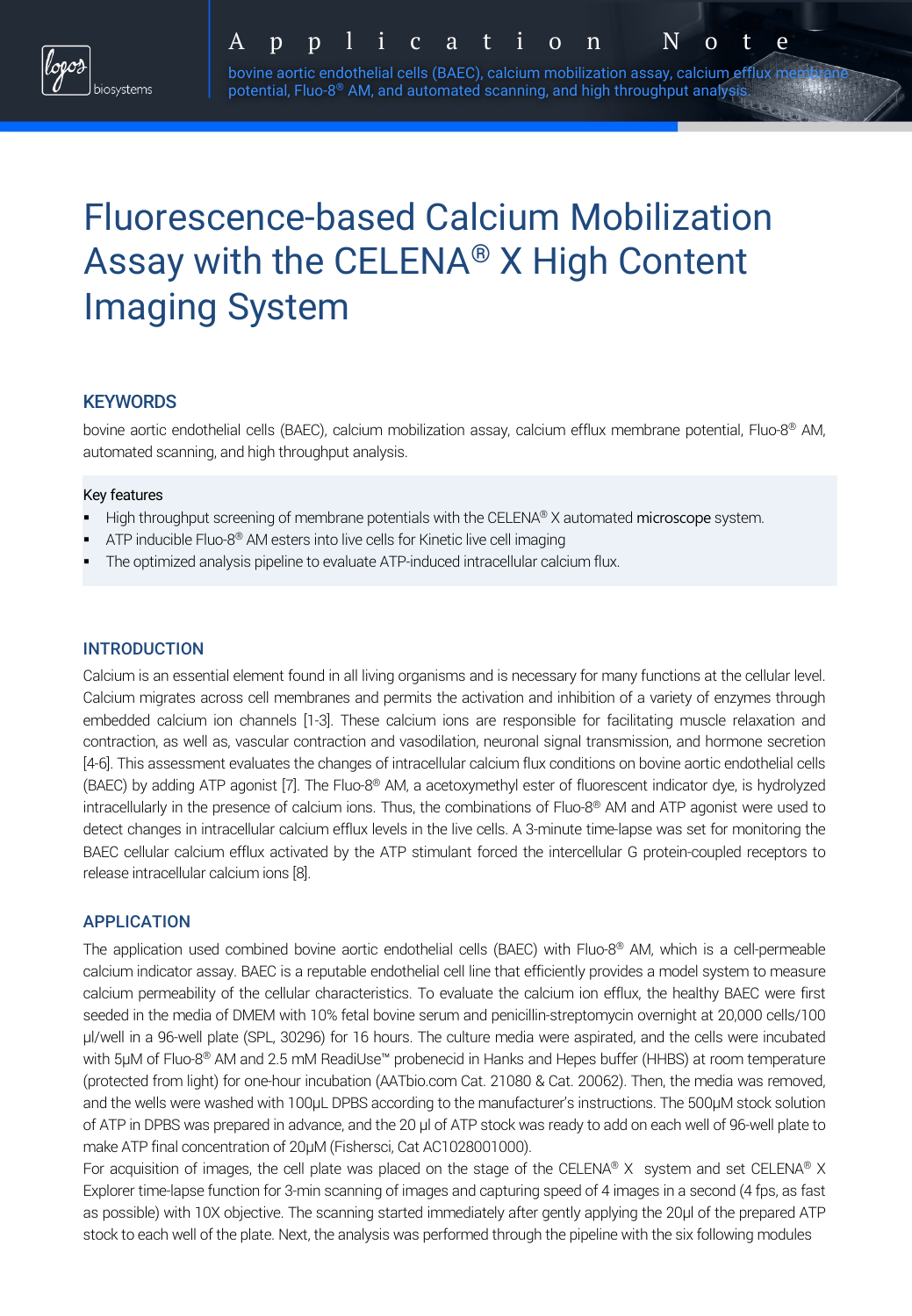to quantify membrane potential of calcium mobilization; ①AddsingleImage module to select an image(Time 0) that will be used to create a mask image, 2)IdentifyprimaryObjects module to find the individual cells in Time 0 image by the boundary of fluorescent signals. Next ③MaskImage module to mask image using the object identified in the previous step,  $\widehat{A}$ )MeasureObjectIntensity module to measure and quantify the intensity of the fluorescent,  $\widehat{B}$ ) GrayToColor module to convert mono images to green pseudocolor images, and ⑥OverlayOutlines module to draw the outlines each cell. They are using the result file saved as .CSV format, the calcium mobilization of the total and several represented cells were plotted over time (Fig1). The selected time-lapse images of intracellular calcium changes were presented at 0 s, 10 s, 20 s, 40 s, and 160 s, and they were exhibited the Fluo-8® signals elicited higher levels of transient during 10 to 40 second in intracellular calcium ion responding fluorescent, and the highest total intensity was plotted on the 35 s (Fig. F).



*Figure 1. Time-lapse measuring of ATP-dependent calcium efflux. The represented time-lapse images of Fluo-8® fluorescent signals by calcium mobilization after treatment of 20µM ATP reagent (A-E). The changes of the total cell fluorescent signal were plotted in (F), and the three instance cells have individually plotted the changes of calcium flux by the ATP ageists. The color-coordinated arrows were represented on the plot (G) based on the images (A-E).*

#### **CONCLUSION**

In the presence of ATP, intracellular calcium ion was instantly augmented and then gradually returned to baseline levels over 2-3 minutes from the intensity of the total fluorescent. In the color coordinated three cases, the individual cells may not correctly synchronize their intensity on the 35s but scuttled between 15s to 45s. Thus, the results based on the measurement of the intensity over 3 minutes represented the calcium values of changes over time and peak heights in 10-40 second within 180 seconds [9]. Since the reaction occurs in such a short time, delivering the agonist stimulator to wells should be synchronized among the wells by using multi-channel pipet. The calcium flux assay with Fluo-8® AM was perceived as the green fluorescence as the intensity at Ex/Em = 490/525. The [calcium flux measurement] pipeline was built in CELENA® X Analyzer and applicable to measure total fluorescent and to trace specific cells' intensity out of the multiple sequential images of either z-stack or time-lapse in CELENA® X imaging system of live cell fluorescent measurement.